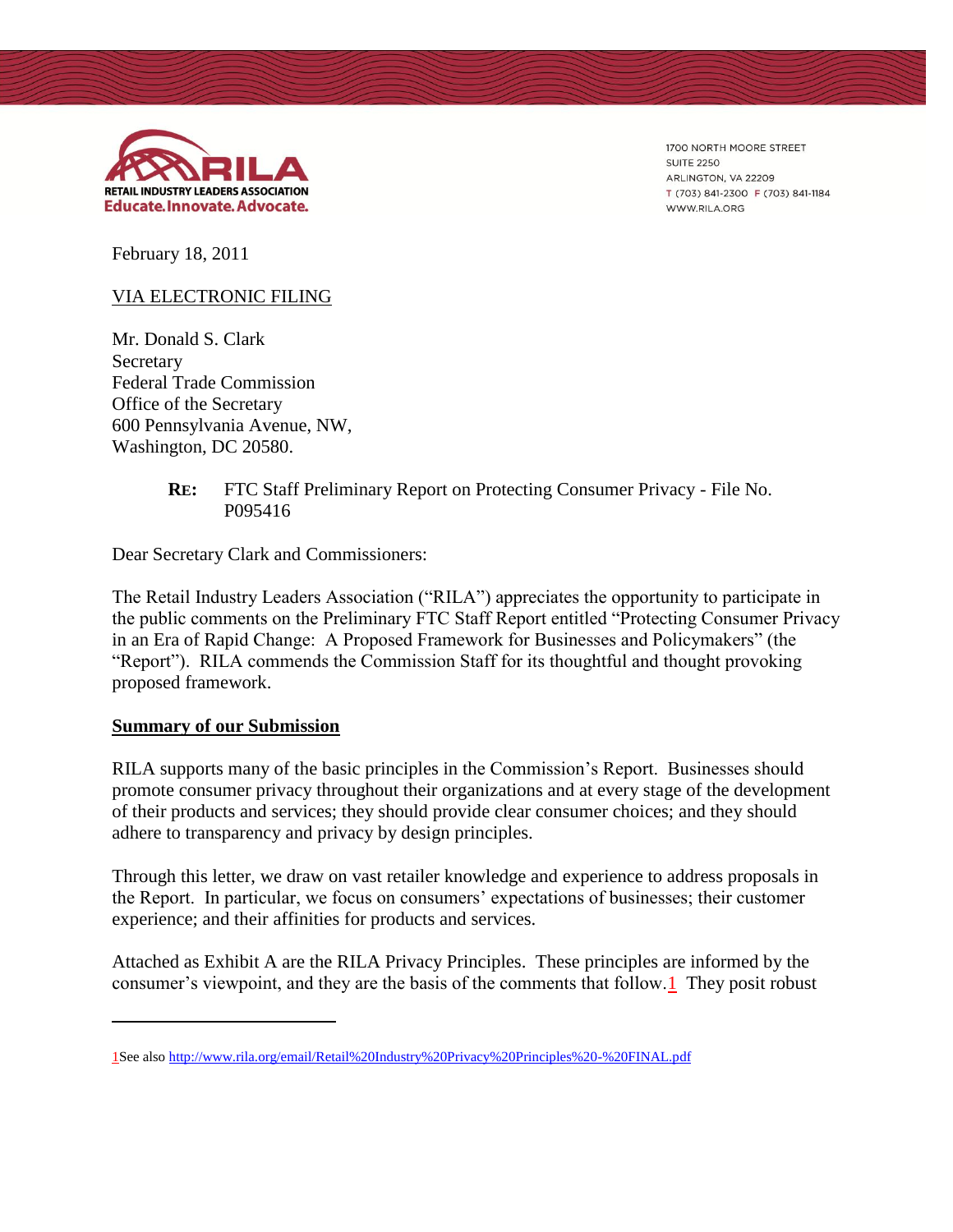and workable privacy solutions for consumers by applying the principles of *practicability* and *proportionality*: Privacy solutions that are practicable for consumers and proportional to their interests meet consumer expectations of business, preserve their rich customer experience, and satisfy their affinities for business offerings.

Viewed through the RILA Privacy Principles and a consumer lens, we:

- a. Express concerns about the potential for an overbroad framework that will burden consumers and businesses without a corresponding increase in privacy protection;
- b. Urge caution in enumerating "commonly accepted practices" as a choice model, especially in a world of increasingly transformative technologies and services;
- c. Furnish alternatives for when choice is offered that meet consumers' expectations and accomplish the goals set forth in the Report; and
- d. Emphasize the need for flexibility as an essential element of greater transparency and privacy by design.

### **About the Retail Industry Leaders Association**

As background, RILA is the trade association of the world's largest and most innovative retail companies. RILA members include more than 200 retailers, product manufacturers, and service suppliers, which together account for more than \$1.5 trillion in annual sales, millions of American jobs and more than 100,000 stores, manufacturing facilities and distribution centers domestically and abroad.

Our companies collect and use information about consumers in a variety of contexts and purposes. From brick and mortar stores, to online websites, to direct mail and email campaigns, to mobile and social media initiatives, retailers interact with consumers through multiple channels. Consumers have become fully accustomed to—in fact they fully expect—retailers to cater to them through multi-channel environments.

To meet ever higher expectations, many retailers are now converging brick-and-mortar outlets, eCommerce sites, social media sites, and mobile applications to deliver a single, unified marketplace. Further, retailers must deliver top-flight experiences with sophisticated programs. These experiences may include loyalty and rewards programs, discount cards, receipt messaging, personalized messaging (in offline, online and mobile contexts), receiptless returns, express checkout, no-line and no-wait purchases, events that cater to affinities, games, and novelties such as social gifting. Now, more than ever, consumers demand concierge-like services, which can require personalization.

A prime example of such services is the eValues program offered by Sam's Club. Last year, Sam's Club introduced the eValues program for its premium club members. eValues caters to individual needs because it delivers offers and discounts based on past purchases and predictions about what members want and need. By catering to the member, Sam's Club has seen a 43%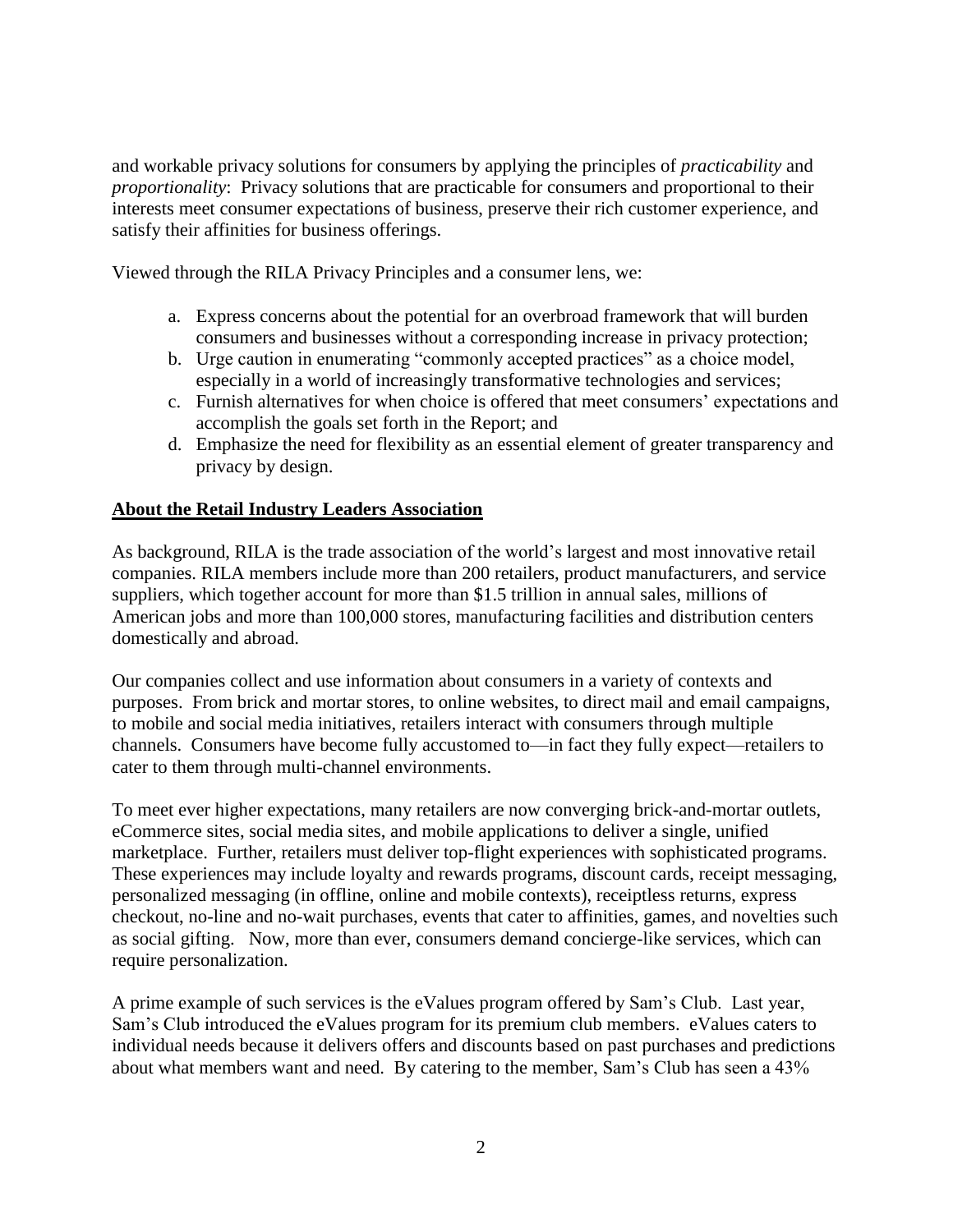growth in premium memberships. The program is a hit among Sam's Club's members and exemplifies the ingenuity of U.S. retailers.2

In short, the retail industry is built on pleasing consumers and earning their business, over and over. RILA members have been serving consumer wants and needs for decades. And retailers have a long history of responding to consumer privacy concerns, including honoring consumers' marketing preferences. RILA members are thus uniquely positioned to offer privacy solutions as sought by the Commission. We hope the Commission takes this unique perspective into account as it considers these remarks.

## **Privacy Issues in the Context of the Consumer's Experience**

As a fundamental matter, we urge the Commission to approach this complex issue from a practical standpoint. The Commission must not only ask, what is good privacy? The Commission must go further, and ask what is good privacy for the consumer, given what they want and how they function?

# **1. Consumers Power the Economy**

 $\overline{a}$ 

The retail industry is vital to our nation's economy, representing one of the largest industry sectors in the United States with nearly 15 million jobs and \$3.9 trillion in annual sales in 2010. The prominence of the retail sector in the U.S. economy cannot be overstated. Therefore, any new privacy framework must recognize and accommodate what customers value.

An improperly conceived privacy framework has the potential to unduly hamper the consumer experience, stifle innovation, and make business practices too inflexible for customers--with little additional privacy protection in return.

# **2. A Privacy Regime that Accommodates the Consumer is Pro-Consumer**

Retail consumers want a good experience, one in which they can shop easily in a variety of channels, find what they are looking for efficiently, and transact quickly. Consumers also want to be made aware when products in which they are interested become available, or are offered through a competitor at a lower price. Every day, convergent technologies and services are improving the retail experience and empowering consumers. This is good news for all of us.

We thus urge the Commission to finalize its privacy framework with a balanced approach: with less emphasis on academic theories and more emphasis on what is practicable for consumers and proportional to consumer interests. This approach is, in fact, pro-consumer and it should be embraced.

<sup>2</sup> Some examples of positive consumer feedback to the program are: "I have just discovered eValues and as a mom of 5 I love them. Some are for items I often get and others are for items I would have never tried without having the eValue. Thank you so much for making me a happier Sam's Club shopper!" And, Sometimes I can get a dollar or two off a \$16 item. It helps in the economy we have today."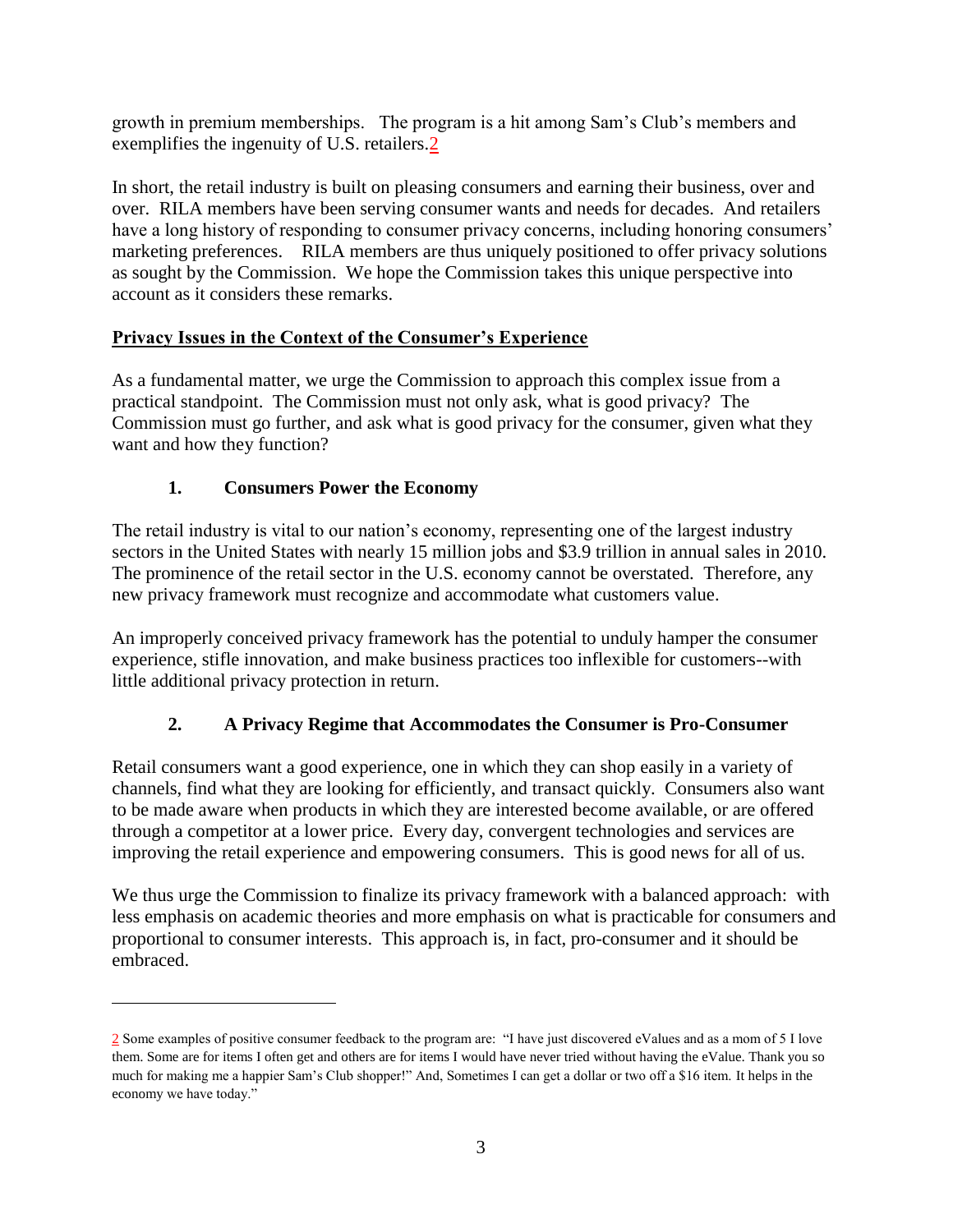## **The Scope of the Framework is Overly Broad and Should Be Adjusted for Clarity and Flexibility**

The Commission seeks comment on whether the scope of the proposed framework is too broad specifically, "whether applying the framework to data that can be 'reasonably linked to a specific consumer, computer, or other device,' is feasible, particularly with respect to data that, while not currently considered 'linkable' may become so in the future. . . ." Report at 43.

The question appears to answer itself. Data may always be linkable. The proposed scope will thus result in the blurriness that the Commission seeks to avoid. Clarity with respect to scope is essential so that everyone understands the rules and plays by the same rules.

## **1. The Scope of the Framework Must Not Exclusively Hinge on Possibilities**

RILA fully agrees that appropriate privacy protections of varying degrees should apply when data is associated with a specific consumer or a computer or device that serves as a proxy for a consumer. However, the inquiry must not hinge exclusively on mere possibilities. Rather, it must hinge on actual behavior and intent: specifically, whether the data *actually is* linked to a specific consumer or his or her proxy. Automatic and far-ranging regulation of data simply because it has the potential of being linked to a consumer does not advance privacy interests.

Clarity is essential to ensure consistency and to avoid unintended consequences, such as nascent technologies and services that are stifled in the concept phase. We thus urge the Commission to adjust the scope of the framework for an ergonomic fit: to square it with actual conduct, and not hypothetical conduct under a host of variables.

The issue of linkage can best be addressed by privacy design. Privacy-by-design empowers businesses to devise solutions to ensure inadvertent linkage does not occur, or to mitigate any risks.

### **2. The Framework Must be Flexible to Account for Different Customer Relationships**

The framework should provide companies with the flexibility to apply the framework appropriately to reflect the consumer relationships they have. We support the framework's distinction between personal information and sensitive information.3 However, it is equally

 $\overline{a}$ 

<sup>3</sup> In our experience, there are actually three layers of consumer data. One is data that serves as a proxy for a person like an IP address. We agree that this should be covered, but it may be subject to different privacy features; for instance, access procedures may not be appropriate. The second layer is personal data, which essentially covers all identifiable data that is not sensitive, and is subject to all privacy features appropriate to the sensitivity of this data. The third layer is sensitive data like health information subject to the highest privacy protections. It is critical that clear guidance is provided to define these layers, since the attendant privacy consequences differ, in order to create a level playing field for consumers and businesses alike.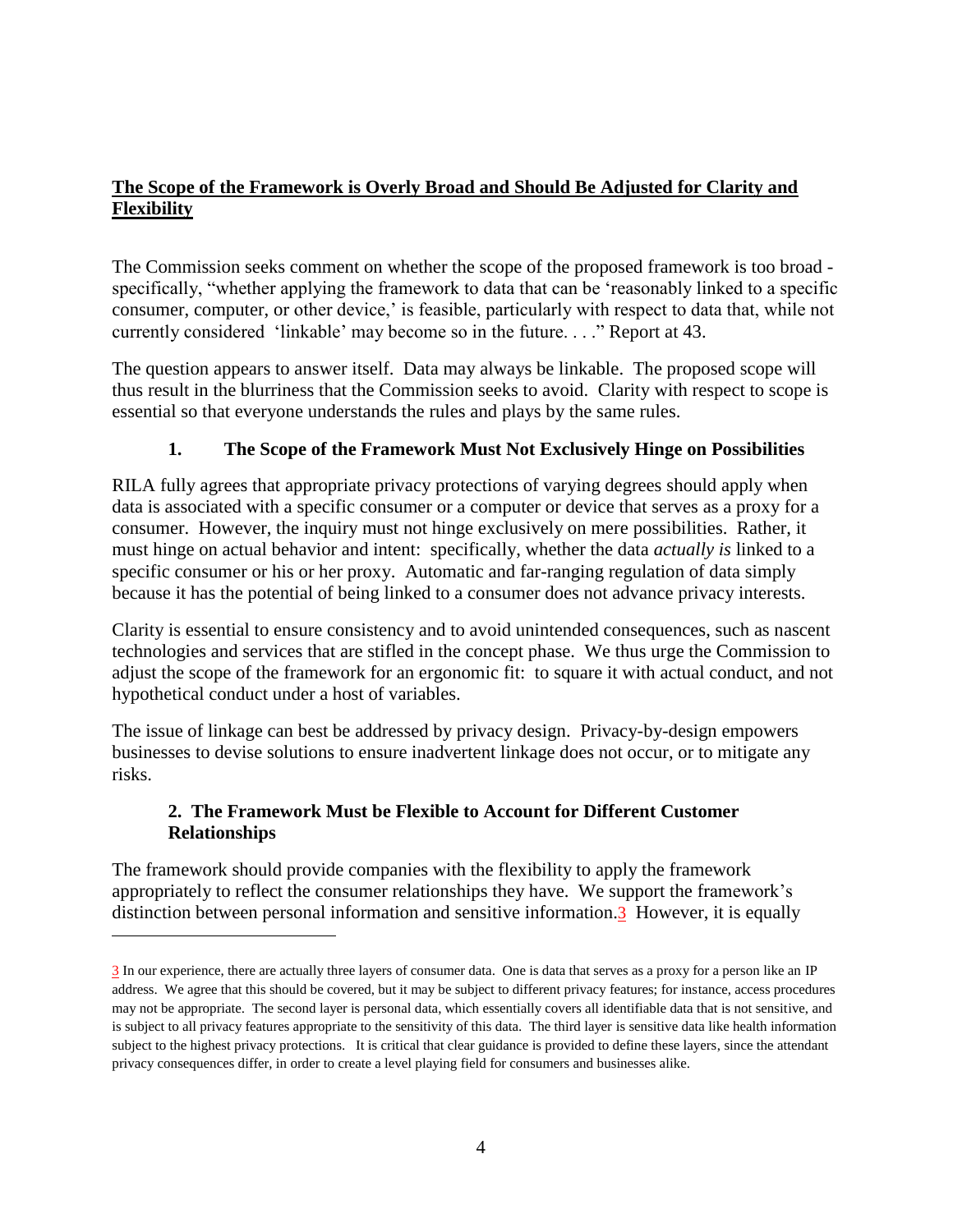important to account for the different consumer relationships that exist. To illustrate the spectrum, on one hand a consumer has a certain relationship when he or she browses a website or uses a search engine. On the other hand, a consumer has a different relationship and expectation when, for instance, he or she joins a membership club and pays for the benefits of membership. Flexibility is warranted to address deeper customer relationships to ensure that the privacy design is proportional to consumer interests. Thus, for deeper relationships such as loyalty programs, certain privacy features may need more prominence, such as security and access rights, while other features may include longer retention periods (to accommodate the longlasting relationship), and integrating appropriate notice and choice models, with the goal and expectation of providing more personalized offerings.

### **The Framework Should Empower the Consumer with Some Choice Over Third Party Tracking for Online Behavioral Advertising Purposes**

RILA supports the Commission's goal to empower consumers with choice over online behavioral advertising.4 However, choice mechanisms must be simple, reliable and not have unintended consequences for businesses and consumers, or they will not work. The delivery chain for online display advertising is long and complex, with many parties and moving parts that power the advertising from the advertiser, through the publisher, to the consumer. An appropriate solution may involve browser manufacturers or ad networks that can provide the most user-friendly user experience and can best manage the display advertising infrastructure to provide simplicity, reliability, and universality for all stakeholders. As with other aspects of the framework, flexibility is needed to accommodate developing technology, business models, and privacy by design.

### **Challenges Associated with Crafting a Definition of "Commonly Accepted Practices"**

The Report provides that to simplify choice for both consumers and businesses, businesses should not have to seek consent for certain "commonly accepted practices." Report at vii. It is "reasonable for companies to engage in certain practices – namely, product and service fulfillment, internal operations such as improving services offered, fraud prevention, legal compliance, and first-party marketing." Report at vi. "By clarifying those practices for which consumer consent is unnecessary, companies will be able to streamline their communications with consumers, reducing the burden and confusion on consumers and businesses alike." *Id.* at vi.

 $\overline{\phantom{a}}$ 

<sup>4</sup> We assume that, for the purposes of the Report, the term "online behavioral advertising" has the same meaning as set forth in the February 2009 FTC Staff Report: "Self-Regulatory Principles for Online Behavioral Advertising" (page 46).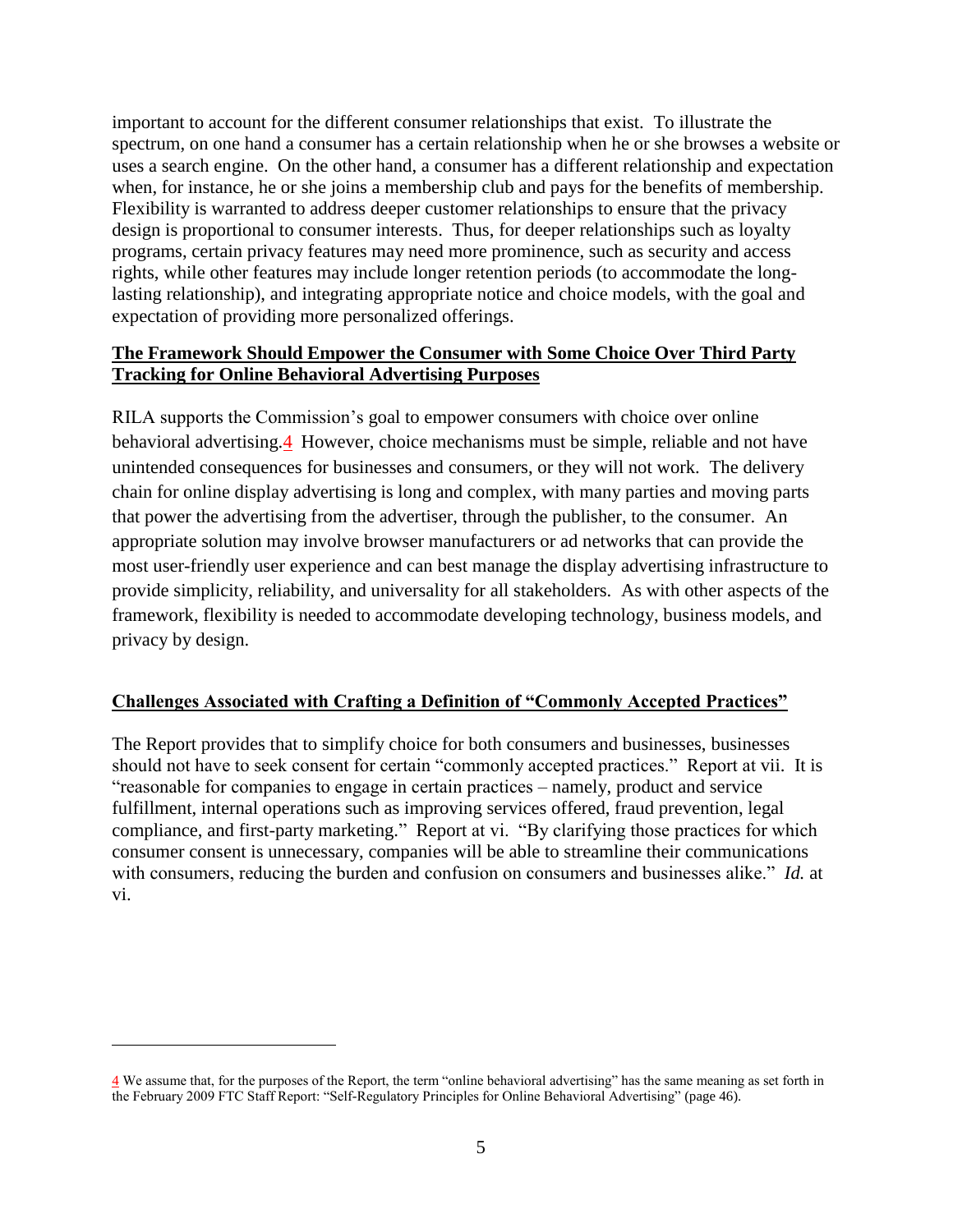Far from clarifying practices, however, the proposed framework creates uncertainty over when choice options must be provided for consumers and businesses alike.

# **1. The Standard is Ambiguous**

Unlike other privacy principles, like privacy by design, choice is a black-and-white requirement. Specifically, consumers must be provided an opportunity to approve or disapprove a clearlydescribed business activity. As such, choice options must be clear to consumers, so they understand what the choices mean and how to exercise them, and also clear to businesses, so they know how and when to implement them. As a threshold matter, they must be relevant to consumer interests so choice options are meaningful.

In the Report, the FTC raises a few examples of practices, such as multi-channel marketing, and asks whether they are commonly accepted or not, i.e., whether choice options should apply. However, there are many more examples than the few posed in the Report, which underscore the far-ranging reach of the standard and its ambiguity.

Such practices, which may or may not be commonly accepted, potentially reach a wide range of issues, including data retention, data access procedures, first-party marketing with a third-party element, peer-to-peer communications, "in-app" messaging, policy changes, and grievance procedures. Add to the mix, regional differences and other "wild-cards" and the standard further unravels. Businesses and consumers alike will ask for which of these practices might the standard apply? And what is the standard for each practice?

The application of the standard would certainly not be uniform. In the end, consumers will have highly inconsistent and even incoherent experiences among the choice options presented to them by various companies. Indeed, we suspect this may create a gulf between companies that treat the rather ambiguous standard conservatively, and other companies that do not.

# **2. The Standard Appears Static**

Another challenge with the standard is that it purports to be flexible (accommodating what is commonly accepted at the time), while it appears to be static. By definition, a standard based on commonly accepted practices seems frozen in time. The Commission provides a sample list of commonly accepted practices in 2010 for which no choice would be required. The list, however, does not appear to account for inevitable change, including those brought on by new technologies, attitudes, and generations.

As the pace of highly transformative technologies and services accelerates, what is novel now may become ubiquitous and part of the social fabric tomorrow. Even if what is commonly accepted could be clarified for 2011, the question remains how those practices—and new practices - will be regarded in 2012 and beyond. Thus, in the future, companies will presumably be able to stop requesting consent for a certain practice. How would companies know when this tipping point has been reached, and how would this be communicated across all businesses in the marketplace to enable consumers to have a consistent experience? Would the change in policy, from collecting consent to no longer doing so, be a material policy change (which, perversely,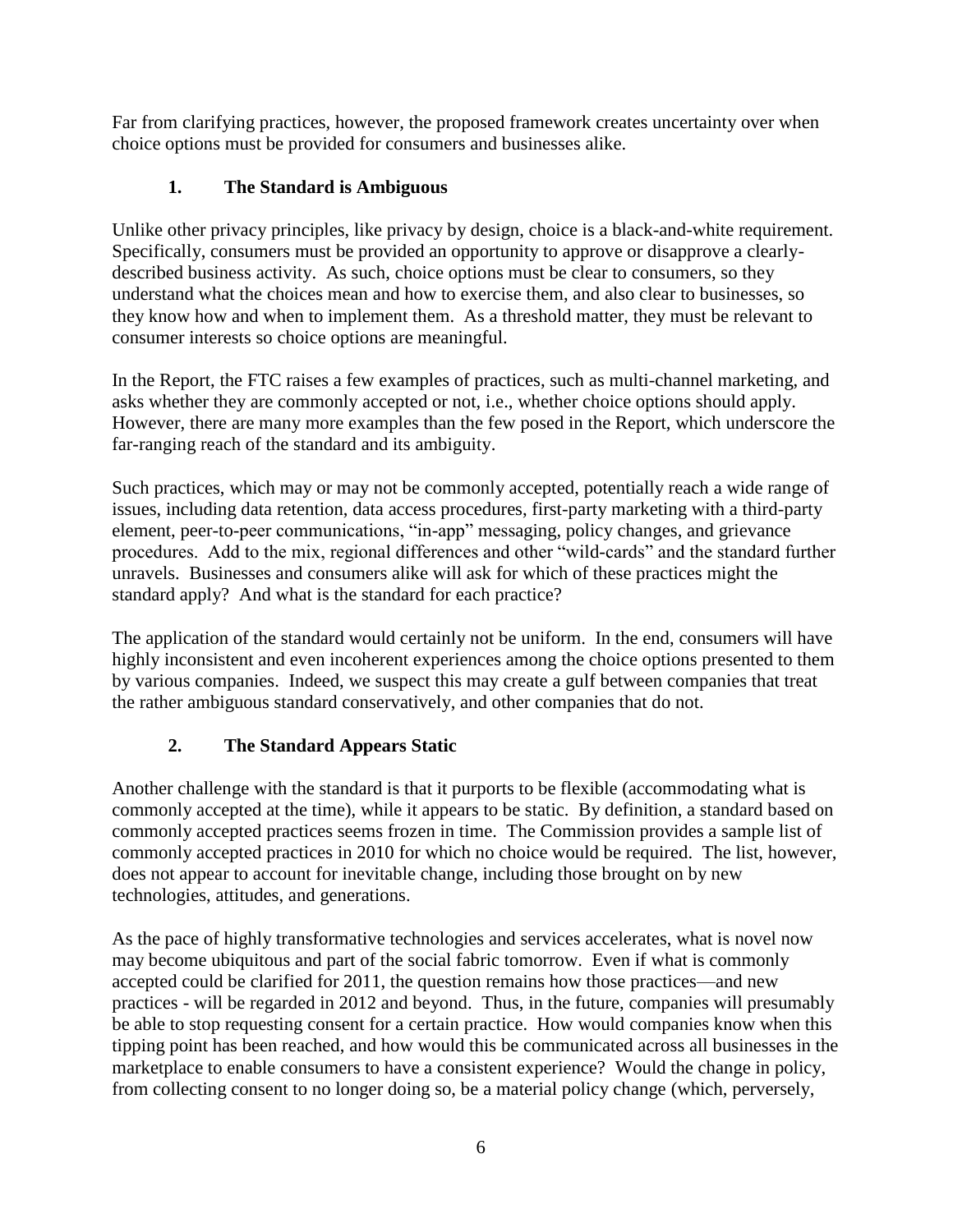would require affirmative consent)? From a practicality standpoint, consumers would certainly endure choice fatigue with the barrage of choice options that may await them.

## **3. The Commission Must Clarify or Abandon this Standard**

In the event the Commission intends to consider certain practices as unfair or deceptive if consumer choice is *not* provided, the standard for determining whether companies are required to provide consumer choice must be clarified. To achieve that level of clarity, the Commission's inquiry should focus on the consumer's experience. We believe such practices seem to center around direct marketing, data sharing, or tracking capabilities. We encourage and welcome any conversation regarding these issues.

## **A Rigid Rule as to Timing for Practices Requiring Choice Is Not Beneficial to Consumers**

The Commission suggests that, "[t]o be most effective, companies should provide the choice mechanism at a time and in a context in which the consumer is making a decision about his or her data." Report at p. 58. We understand the proposed framework requires the following:

- a. For online interactions, choice would be presented where a consumer enters his or her personal information.5
- b. For social media services where consumer information is shared with a third-party application developer, choice would be presented when a consumer is choosing to use the application and before the application obtains the information.
- c. For offline transactions, choice would be presented at the point of sale.
- d. For mobile applications, meaningful choice mechanisms would be presented to the consumer.

The Commission further elaborates, "[r]egardless of the specific context, [above], where the consumer elects not to have her information collected, used, or shared, that decision should be *durable* and not subject to repeated additional requests from a particular merchant."<sup>6</sup> [Emphasis] added.] The Commission characterizes these proposals as a "simplified approach" that will "help consumers make decisions during particular transactions."

Unfortunately, the proposals would neither achieve simplicity nor aid consumers in making decisions.

 $\overline{\phantom{a}}$ 

<sup>5</sup> For automated information sharing, e.g., presumably for online behavioral advertising, the Commission indicates notice should be presented clearly and prominently. To be consistent with its principles, however, choice would also have to be offered before information is collected. Perhaps the Report does not mandate this requirement due to its impracticability. As we point out below, such a choice mechanism is impracticable in other contexts as well. We propose a more flexible, practicable approach that would work in all channels and environments.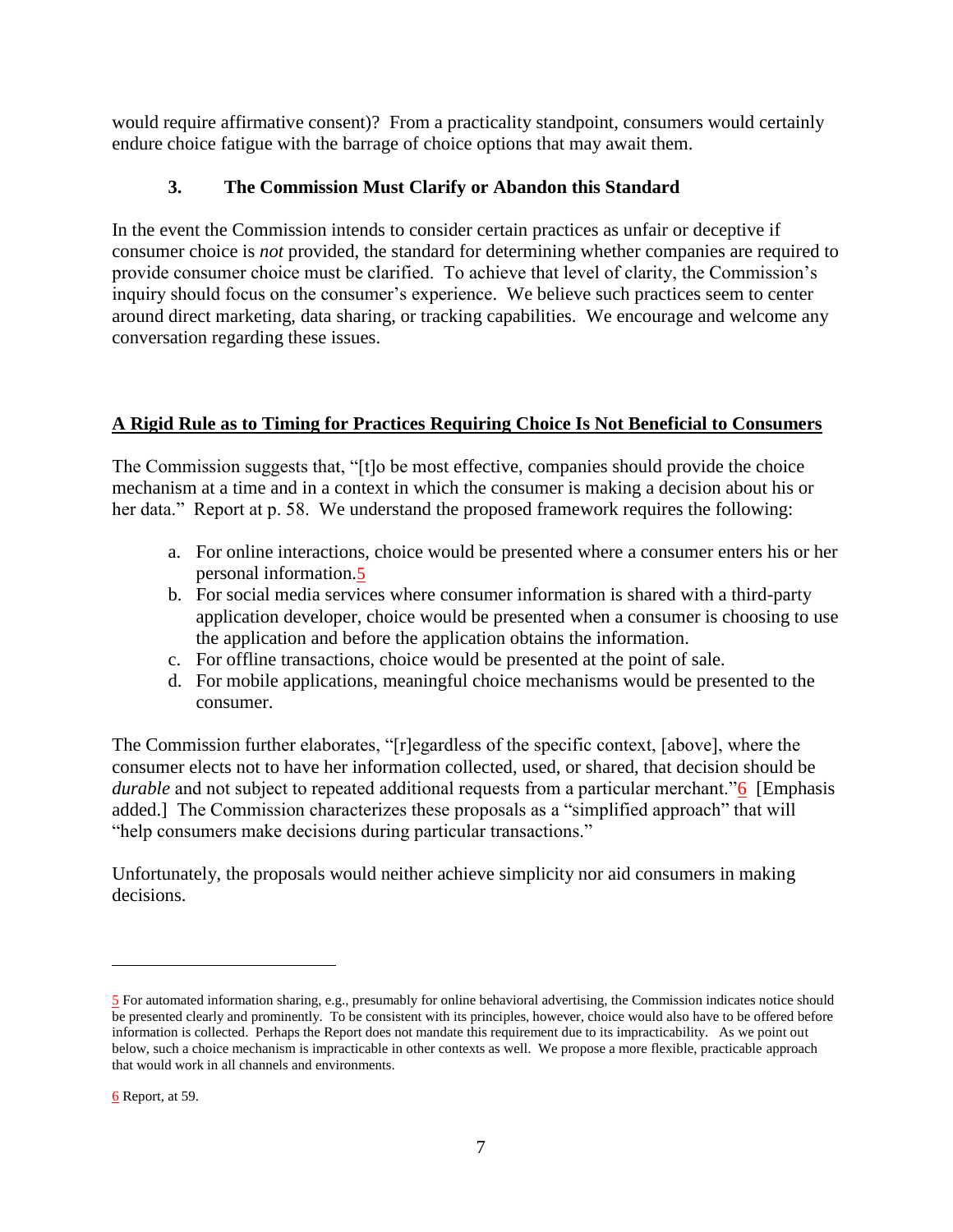### **1. Prior Notice and Choice Frustrates the Consumer Experience**

With respect to offline point-of-sale transactions, retailers uniformly advise that in-store wait time and ease of transaction are two of the most significant consumer concerns. Retailers thus expend tremendous resources to study and improve these aspects of the customer experience.

Attached as Exhibit B is a representative statistical analysis of a RILA member concerning customer satisfaction. The results speak for themselves: consumer satisfaction correlates directly and palpably with checkout speed and ease of transaction. 7 Conversely, consumer dissatisfaction correlates directly and palpably with long check-out experiences, to the point that retail call centers typically maintain a distinct category for complaints about this experience.

In practice, cashiers are adept at helping customers with selection, purchases, and returns. However, they are typically not well-suited to communicate privacy practices and enforce compliance from a policy perspective. Combine the ingredients of holidays, seasonal workers, long lines, impatience, extended consumer notices and questions, and the outcome is predictable.8 First, the wait times for consumers will increase substantially and lead to enormous customer dissatisfaction, which is detrimental to customers and commerce generally. Second, the communication of notice and choice will be hurried and often times incomplete. Ultimately, notice and choice options would raise frustrations and not be meaningful.

Although these problems are more pronounced in a brick-and-mortar environment, the problems are similar in the online space, where customers likewise want a simple registration and checkout experience. A complicated and cluttered online user experience leads to abandoned registration, abandoned shopping carts, and customer complaints and dissatisfaction. In addition, it is not practicable to offer consent options before data collection where collections are automated, such as for online behavioral advertising.9

In addition, businesses already collect customer preferences for activities such as direct marketing through a multitude of channels. Mandating notice and choice prior to collection would result in businesses being faced with daunting information-management issues in managing all consents. Issues include whether to pose all consent questions at the same time before proceeding with the transaction-at-hand, determining how many questions are enough for one transaction, and attempting to present questions so they are clearly and conveniently presented in the context of a transaction.

<sup>7</sup> See "Correlation Between Satisfaction & Check Out Speed."

<sup>8</sup> The difficulty in training seasonal employees employed during the Christmas holidays concerns the *mechanics* of the job, first and foremost. *Policy* obligations (e.g., notice and choice options) would complicate transactions tremendously, as employees are asked to read notice scripts over and over again; hundreds of times each day; and effectively capture consents or opt-outs.

<sup>9</sup> We understand the FTC may be wrestling with how to accommodate user wishes not to be tracked across websites. The FTC may be looking at this issue as needing to align consents to data collection, since the use of the data may be too late to serve this goal. Another way to view this issue is that tracking users across websites is a sharing issue in consumer's minds, not a first party collection/use issue. If consumers can indicate they don't want information shared for this purpose, then it should not be collected by the recipient.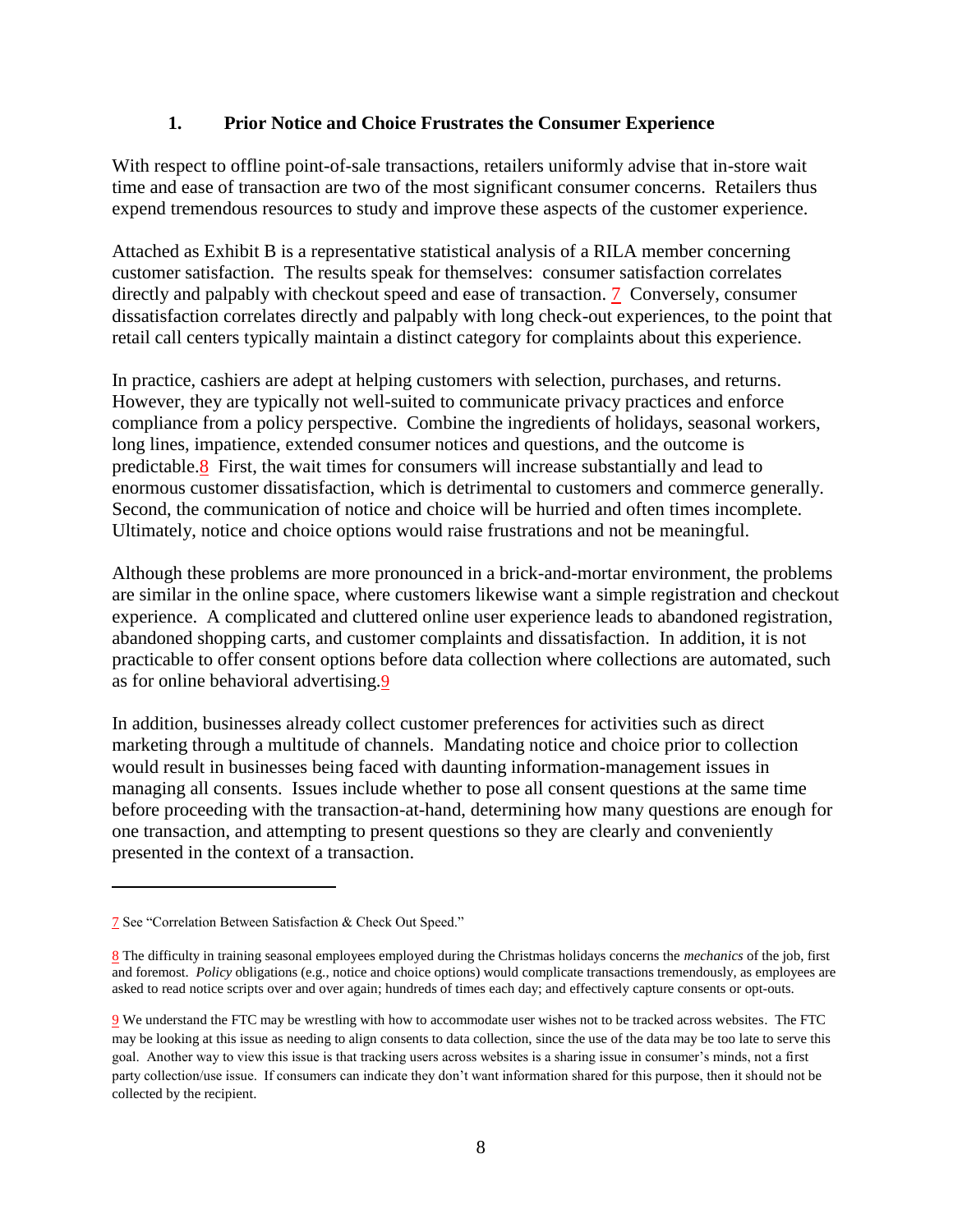### **2. The Consent Framework is Not Necessary, Nor is it Practicable**

A categorical rule that requires notice and choice prior to information collection is not necessary. Choice may instead be offered (1) before collection, (2) close in time to collection, or (3) at a time that is convenient to consumers, depending on the context, sensitivity of the information, and other factors.

In the retail context, data is almost never solely collected for a purpose for which there will be a choice. Thus, the customer must still provide the data in question for those primary purposes, such as to complete an online sales transaction. 10 By delivering choice after the transaction and nearer in time to the use in question, customers would retain the veto power for companies to use their data, and could more meaningfully exercise that power at or about the time of the practice in question. The timing of choice offered must be flexible and proportional, to ensure that it makes sense for the customer in that time, place, and circumstance.

Moreover, the requirement to provide durable choice options compounds these problems considerably. Durable choice would mean that businesses must build mechanisms so they could recognize that they are dealing with the same customer each and every time.11 The Commission proposes, essentially, to require state-of-the-art choice: applicable instantly, associated with a specific person, and honored everywhere. Legacy-system issues aside, attainable technology simply does not exist to track preferences in real time with such exactitude. The development of such technologies may also require more intrusions on the consumer since additional personal information may need to be collected in order to deploy systems and networks that honor preferences ubiquitously, across all channels.

If choice must be made available at the point of collection, durable choice raises questions that businesses would be hard-pressed to answer, namely: (1) how can businesses recognize return customers; (2) how could businesses effectively and timely record and implement the choice(s) across all channels; and (3) would the consumer, and those standing in line behind the consumer, tolerate the delay caused by the time it takes to provide notice, to let the consumer read the notice, to let the consumer make a choice on data use, and to change their choice? Consumers will very likely suffer from choice fatigue. These problems precisely illustrate why flexibility is necessary: businesses must be able to offer choice in a way that works for the consumer which could be either before or after the sales transaction during which data is collected.

Finally, it is worth noting that the law in other contexts allows consumer-choice options to be provided after data is collected. In these cases, policymakers have been specific about when

<sup>10</sup> If the theory is that a customer might choose not to provide data if he or she knew about the data practices in question, then notice, not choice, is the appropriate solution. However, note that in other contexts where choice is legally required, as discussed below, notice and choice are not required at the time when data is first collected.

<sup>11</sup> Currently retailers can build choice mechanisms, like do not call, do not mail, and do not email, that are tied to an email or address, not a person. But the choice mechanisms suggested by the Report, since they are tied to internal uses of data related to a specific person, would likewise require the choices to be tied to a specific person.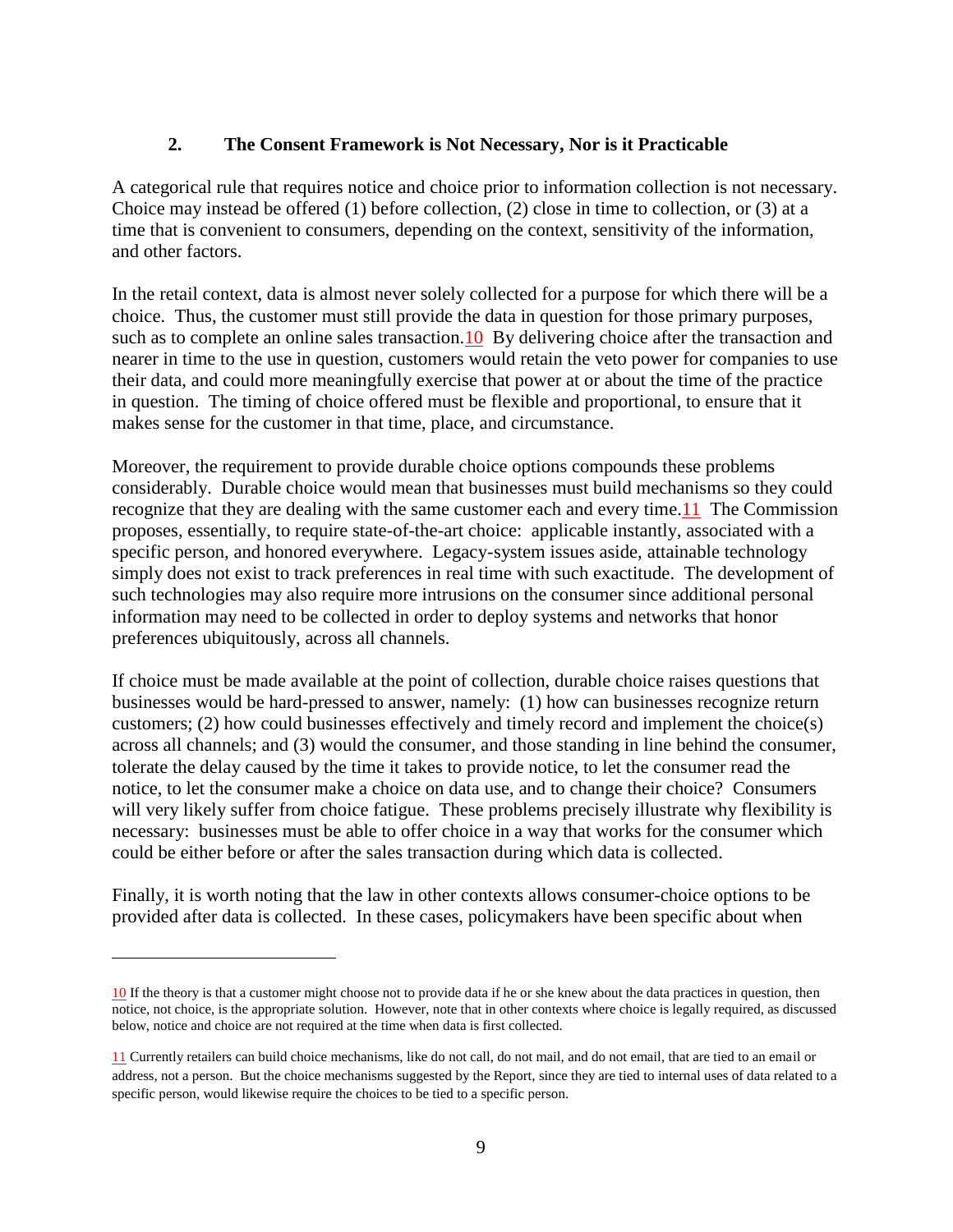choice is presented. Examples include the CAN-SPAM Act, do-not-call legislation, and the Gramm Leach Bliley Act (GLBA), among others. In these regimes, consumer choices may be made *after* the collection of the information, and indeed often after the use of the information for the purpose over which the consumer has choice. Under the CAN-SPAM Act, a sender of a commercial e-mail has 10 business days to remove someone from an e-mail list after they have decided to unsubscribe<sup>12</sup>, and under do-not-call laws, a telemarketer has 30 days to update its calling lists to remove those who have requested removal.13 Under GLBA, consumers may make choices on secondary uses of their information for marketing to unaffiliated companies at any time, including after collection but before financial institution shares information for secondary uses. 14

There may be a misperception that businesses bury choice options in dense privacy policies. Retailers, however, routinely transcend pro-forma practice and minimum legal requirements. Depending on circumstances, they allow customers to exercise choice at their convenience before or after data collection or use. These choice mechanisms may include online check boxes, online preference centers, online chat, call centers, and mail or email communication (all in addition to the online privacy policy, which too is an appropriate place to provide all choice options).

There is no reason why such flexible timing arrangements could not be the basis for most, if not all, choice mechanisms. There is every reason to be concerned about the effects on the consumer's retail experience and on commerce if just-in-time requirements are rigidly imposed. Indeed, we question why these new choice questions merit more prominence than what the law requires in other contexts that reflect consumer desires. In sum, categorical prior notice and consent at or before the point of collection does not account for the way consumers really function, for the technologies that businesses have and can develop, for the laws that currently exist, and for the consumer interests at issue.

### **3. The Commission Should Focus on Empowering Consumers**

Instead of categorically requiring prior notice and consent, the Commission should instead focus its efforts on empowering consumers to get information about privacy practices when they want it, to exercise choice options when they want to, and to specify those options through means that are convenient to them.

The emphasis should be placed on making information and choice options available and robust for the consumer - on his or her terms. As an example, clearer, more available privacy notices could direct consumers to online preference centers that set forth all consent options, with appropriate customer support to facilitate questions and feedback. This approach works for the

<sup>12</sup> 15 U.S. C. §7704(a)(4)(A)

<sup>13 47</sup> CFR 64.1200

<sup>14</sup> 15 USC §6801-6809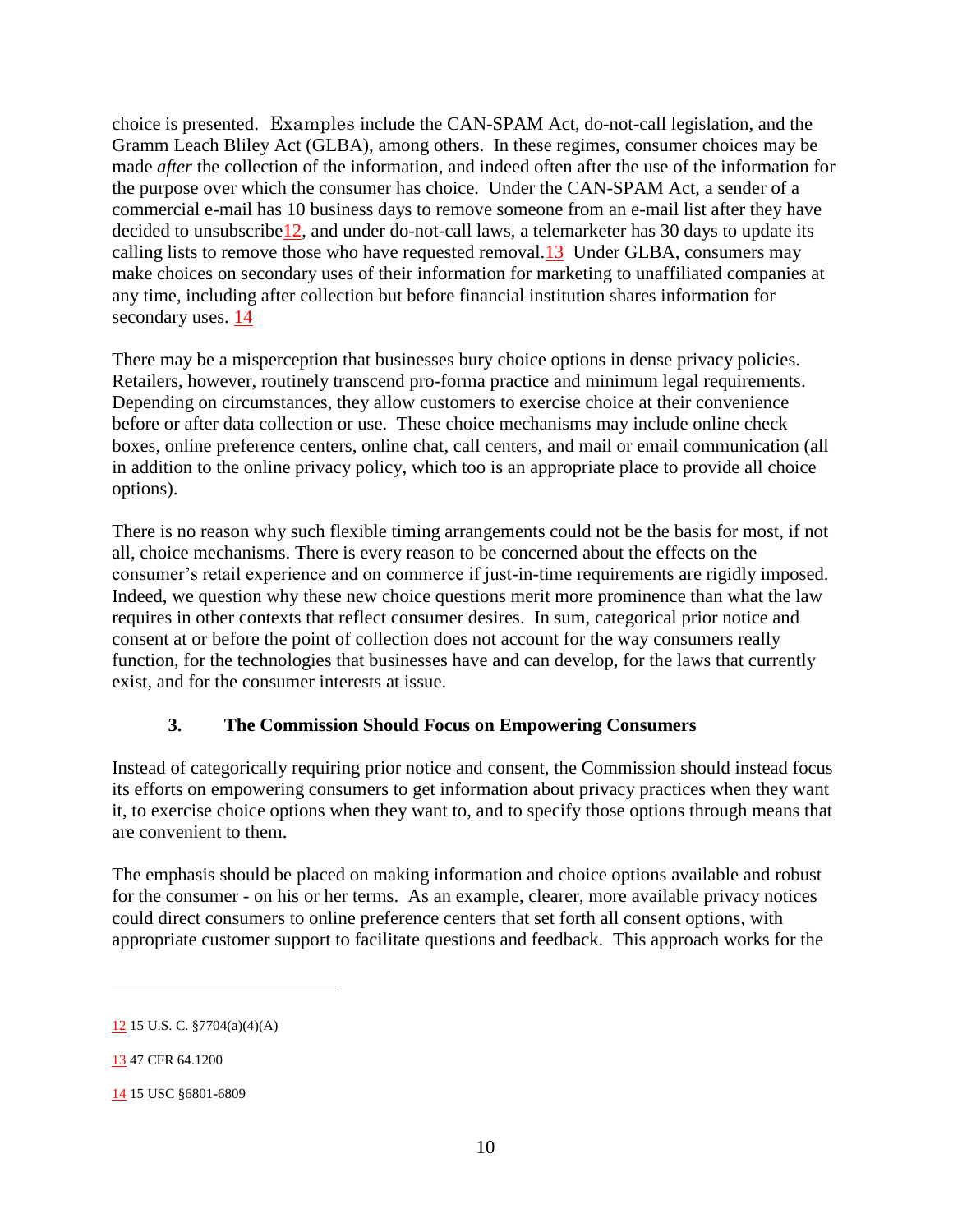consumer, comports with existing law, and preserves the smooth running of a consumer-driven economy.

# **The Need for Clarity in Guidance Regarding Sensitive Information and Users**

RILA agrees that higher standards should be used for sensitive data and users. These areas need further clarity and precision. At various points, the Staff uses the term "sensitive data" in the Report, but does not define the term.  $(E.g., Report at 15, 30)$ . As with the term "commonly accepted practices," RILA believes that the term "sensitive data" must have clearer guidance, particularly with respect to such concepts as "health or medical information." For instance, does health information encompass healthy diets and pollen counts? We are again concerned with wide disparities of application and consumer experience. We welcome this dialogue as well.

# **The Need for Flexibility in Achieving Goals of Privacy by Design and Transparency**

RILA supports privacy by design and transparency through the use of administrative, technical and physical safeguards that are proportional to risks. The goals expressed as privacy by design are the right ones on which to build effective privacy and security programs. The Report suggests companies establish programs or procedures to achieve the worthwhile privacy by design goals. We agree; it is the best approach. It reflects how companies operate and the flexibility they need given the complexities of privacy. Moreover, it provides a yardstick against which accountability models can measure compliance.

We, however, raise the following concerns with several prescriptive elements of the Commission's transparency framework, namely standardization of retention practices, standardization of privacy policies, and changes to privacy policies.15

# 1**. Prescriptive Retention Periods are not a Panacea**

 $\overline{\phantom{a}}$ 

On the issue of retention periods, we oppose a prescriptive requirement. There are just too many different types of business models and customer relationships for a one-size-fits-all regime. Compare the retention issues related to a consumer who uses an internet search engine on occasion, and a consumer who belongs to a loyalty program. Here, retention periods are related more to the type of customer relationship than to the sensitivity of data. Consumers and businesses alike would suffer under a requirement that treats all retention practices identically.

Businesses must be able to retain data to deliver a good experience for the consumer for potentially as long as the customer relationship exists. Businesses may thus address the concerns that retention implicates through privacy by design and sound information management—not standardization.

<sup>15</sup> We also question what is intended by the question about "whether or how to notify consumers when data has been used to deny them benefits." Report at 76. The FCRA addresses this area regarding benefits that impact consumers. What further obligation is intended?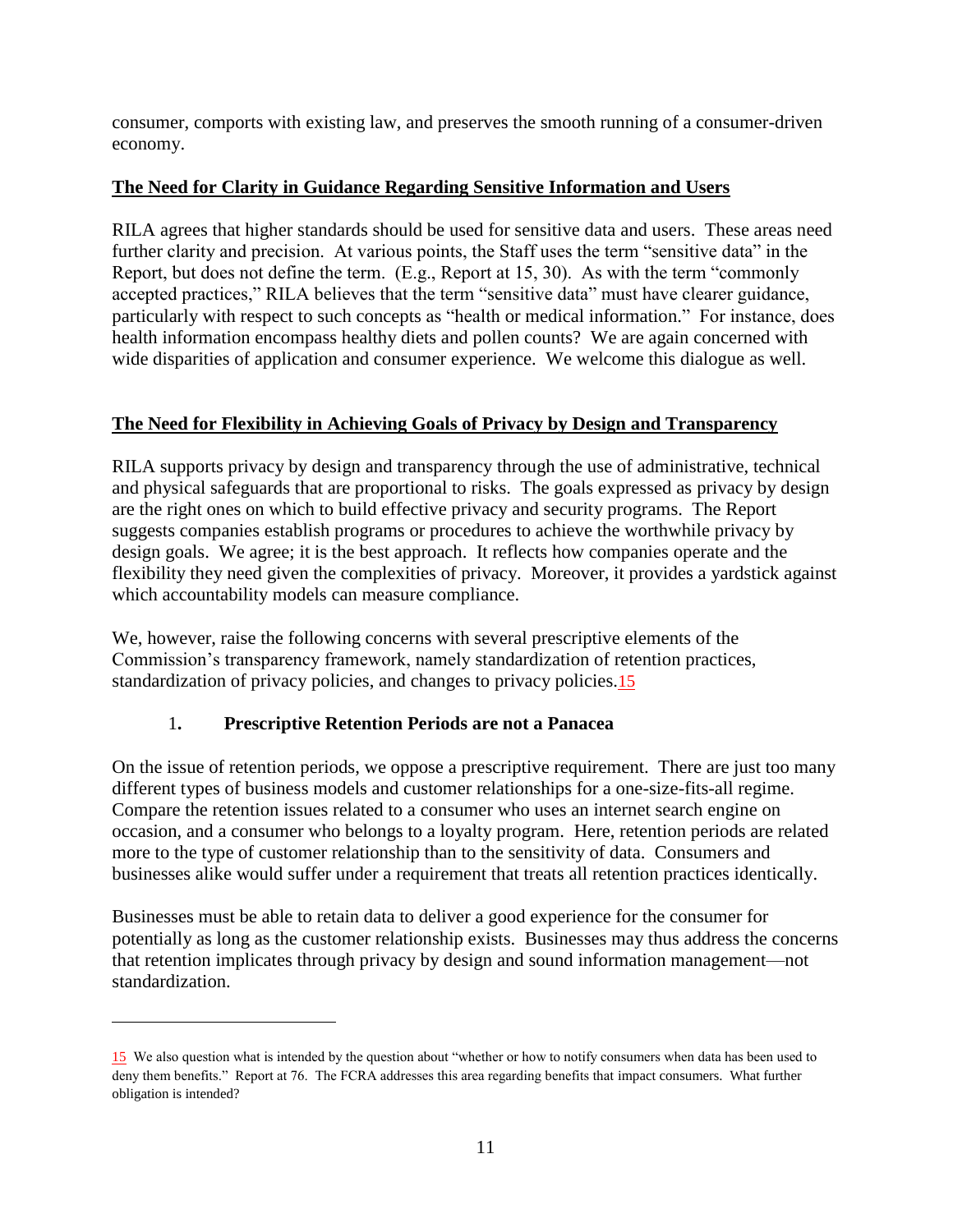## **2. One-Size-Fits-All Privacy Notices Fail to Account for Nuances**

Standardization is something that RILA opposes with respect to privacy notices as well. Again, there are too many business models and customer needs to make standardization practical. If standardization is imposed, consumers would suffer as important details would be mischaracterized, underemphasized, overemphasized, or missing. The Commission should instead specify that privacy notices must be clear and in plain language. We agree wholeheartedly with white-space approaches, as well as layered notices or template notices, since they would improve transparency.

The Commission should further articulate that the information contained in a notice may be contextual, depending on the circumstances and transaction in question. Otherwise the notice of necessity would lose meaning for consumers.16 Privacy by design recognizes and endorses the kind of flexibility we are urging.

## **3. More Clarity is Needed as to What Constitutes a Material Change to a Privacy Policy**

The Commission proposes that all entities must provide robust notice and obtain affirmative consent for material, retroactive changes to privacy and data policies. Report at 15. We believe that if the Commission requires specific consent in these circumstances, the Commission must be clear on what is "material," or the practice of seeking consent will again vary greatly from company to company. Furthermore, consistent with FTC Commissioner Rosch's concurrence, we believe that there is a reasonable question about this requirement, i.e., is it prudent or advisable to require express consent for practices for which there previously has been no legal requirement for consent? In these circumstances, robust notice and the freedom to opt-out would be more appropriate.

We appreciate the opportunity to provide this input in response to the Report, and look forward to a continuing dialogue with the Commission on these important issues. As stated at the outset, the members of RILA are committed to advances in consumer privacy, but urge the Commission

**\_\_\_\_\_\_\_\_\_\_\_\_\_\_\_\_**

<sup>16</sup> The FTC asks if its standardized notice for GLB practices could be a model. We note that GLB notices cover a much narrower range of topics than the typical privacy notices companies have chosen to adopt.